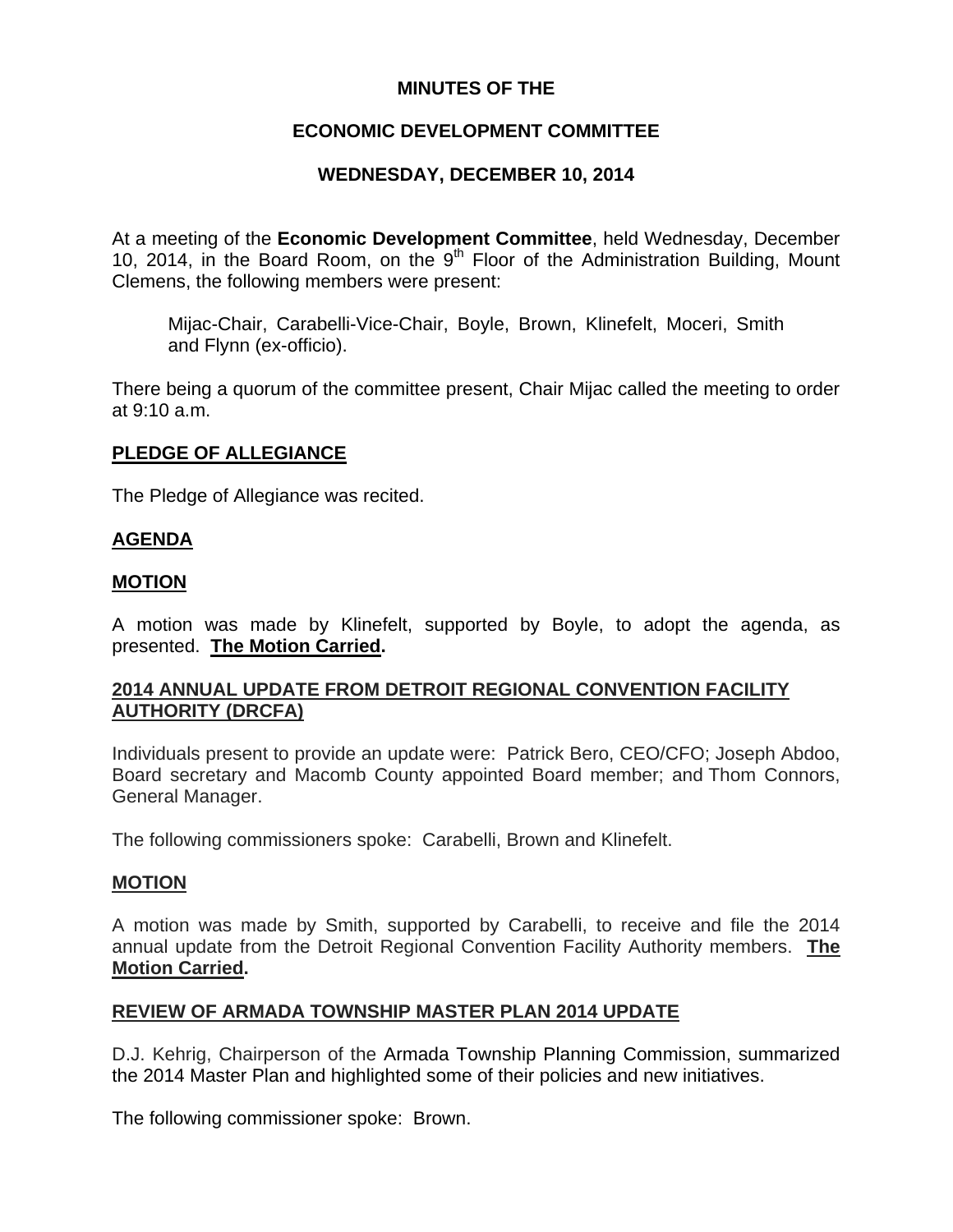### **MOTION**

A motion was made by Carabelli, supported by Smith, to receive and file the overview provided on the 2014 Armada Township Master Plan. **The Motion Carried.** 

# **UPDATE FROM SANILAC & ST. CLAIR CONSERVATION DISTRICTS**

Administrator Joe Kautz thanked the Board for its recent funding contribution which allowed for the hiring of a full-time Conservation Technician; this position is dedicated to assisting with the implementation of Farm Bill programs in Macomb County through the Natural Resource Conservation Service. Megan Naplin was introduced and highlighted some of the programs she is actively promoting.

The following commissioners spoke: Carabelli and Brown.

#### **MOTION**

A motion was made by Carabelli, supported by Brown, to receive and file the update provided from the Sanilac and St. Clair Conservation Districts. **The Motion Carried.** 

# **UPDATE ON PACE: CAR DEALER IN SOUTHFIELD USES PACE FINANCING**

#### **MOTION**

A motion was made by Boyle, supported by Klinefelt, to receive and file the information provided on PACE financing.

Chair Mijac spoke about a recent tour of a PACE project site in Southfield he had taken with Andrew Kim which included viewing four big wind turbines and 550 solar cells located on a rooftop. That company was able to receive a federal tax credit because of the project.

Chair Mijac called for a vote on the motion and **The Motion Carried.**

# **PUBLIC MEETING PROPOSED BY THE FEDERAL ENERGY REGULATORY COMMISSION (FERC) ON ROVER PIPELINE PROJECT: DECEMBER 11, 2014 6 P.M., MANIACI BANQUET (69227 NORTH MAIN STREET IN RICHMOND)**

# **MOTION**

A motion was made by Carabelli, supported by Brown, to receive and file the information provided. **The Motion Carried.**